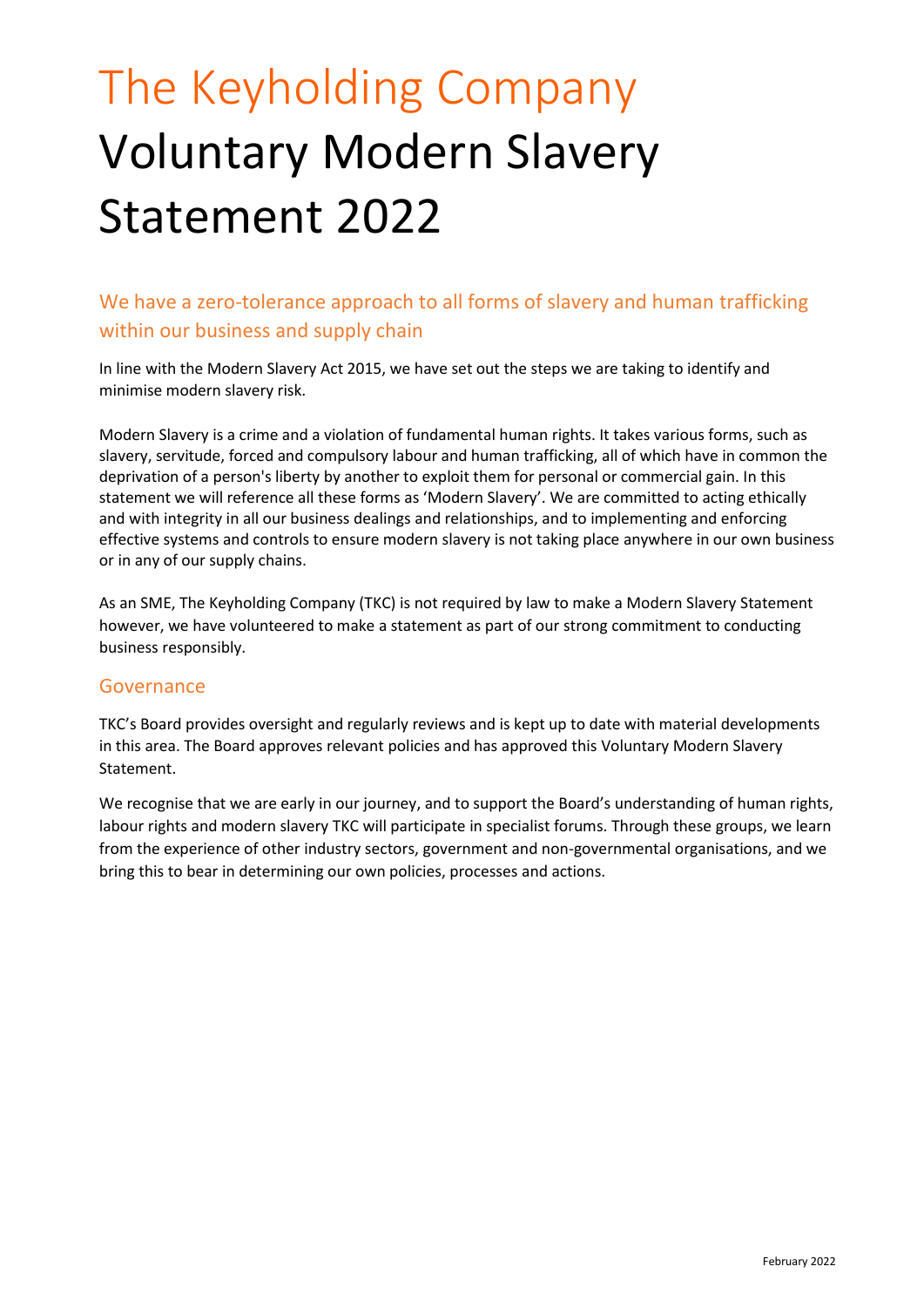## Our organisation structure and supply chains

The Keyholding Company is a tech-enabled mobile security services company that operates throughout the UK. We are keyholding and alarm response specialists and offer a range of security solutions including mobile patrols, vacant property checks, locks and unlocks, access management and guarding. We are the only security company to manage a UK-wide service partner network of over 200 partners and have the greatest geographical coverage of any mobile security provider in the market. We take great pride in occupying a position of trust and confidence in the security industry, keeping over 30,000 business and residential properties safe and secure. We hold the country's largest mobile security contract protecting critical national infrastructure, and work with 93% of the UK's top 30 facilities management companies.

TKC comprises a single trading entity (The Keyholding Company Limited) and a dormant non-trading entity (The London Key Holding Company Limited). For most of its service offering TKC operates an outsourced model, whereby with the exception of London, the core services offered to customers are outsourced to third party businesses. These businesses perform the services and are predominantly UK based SMEs. Other overheads and administrative elements of TKC's supply chain are typically business overheads and technology suppliers.

The key elements of the supply chain are illustrated in the diagram below:

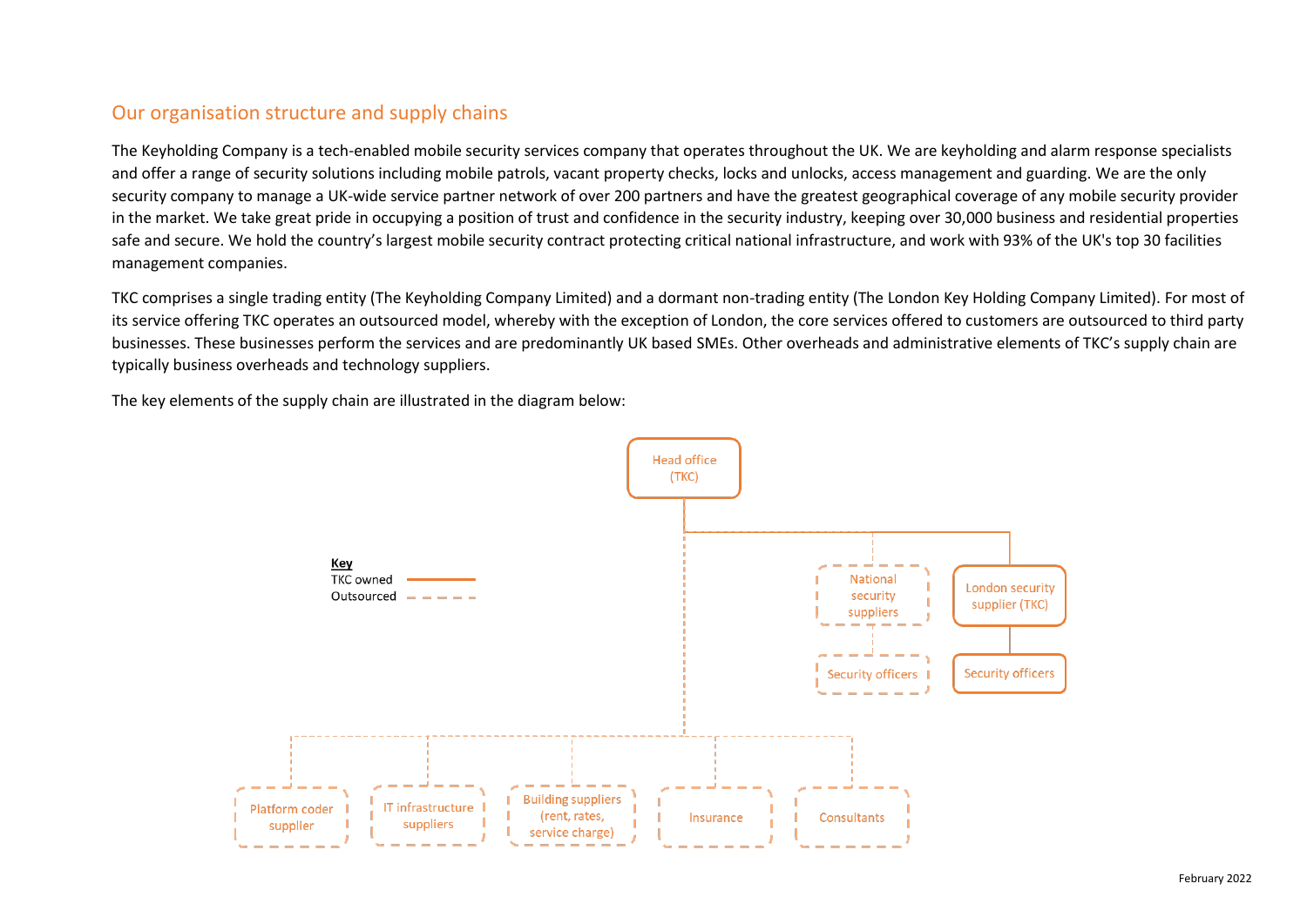# TKC's workforce

150 people are employed directly by TKC. The majority of the workforce that provide our services are outsourced to national security providers, which we will describe further below under supplier risk assessment and management.

We believe that the risk of modern slavery in our workforce is relatively low. This is because we are not directly involved with some of the areas of greatest risk such as low skilled, seasonal and migrant workers. All members of our workforce are trained and licenced where there are established policies and processes and a culture that adheres to our Values (see below). That said, we know we cannot be complacent.

## Putting values into practice

We support our workforce to apply ou[r values.](https://www.keyholding.com/about-us/our-culture/) Our workforce is trained in what our values mean and is expected to uphold them; the values of 'open and honest communication', 'encouraging collaboration' and 'constantly striving to improve' the most relevant to modern slavery.

We hold quarterly 'Value Days' with our workforce where they can raise issues, discuss how the values are being implemented in day-to-day interactions, and comment on what is working well and what needs to be improved. The process helps create an environment where issues can be raised, and rigorous follow up ensures issues are addressed. We have a 'Think Tank' team that is trained to run focused group sessions which can be used to deep dive into any issues raised.

Feedback from 'Value Days' have covered a wide range of working practices, such as equal and inclusive treatment, employment practices, and health and wellbeing. We are reassured that there have been no signals suggestive of modern slavery.

# Our policies in relation to slavery and human trafficking

We have a suite of internal and external policies that are available to our workforce and suppliers. Those most relevant to Modern Slavery include:

**Modern Slavery Policy:** We have a zero-tolerance approach to modern slavery. We are committed to acting ethically and with integrity in all our business dealings and relationships and to implementing and enforcing effective systems and controls to ensure modern slavery is not taking place anywhere in our own business or in any of our supply chains.

**Ethical Purchasing Policy:** We are committed to ensuring that the products and services we buy are obtained from sources that respect our safety, health, environment, product quality, social, ethical and legal standards, and sustainability requirements.

**Whistleblowing Policy**: We operate a confidential reporting procedure. It is available to everyone irrespective of length of service or position. Our procedure provides all internal staff, and our external supply chainwith access to a safe and effective means of reporting matters of genuine concern. In 2021 we did not have any reports or investigations that were indicative of modern slavery.

**Equal Opportunities Policy:** TKC will follow the recommendations and guidance of the Equality and Human Rights Commission, in all our employment policies, procedures and practices, and in dealing with customers and members of the public.

**Fair Trade Policy:** Our policy is to build sustainable commercial partnerships within our supply chain to help develop thriving, healthy communities that are attractive places to live and work.

Further policies that are relevant and available are:

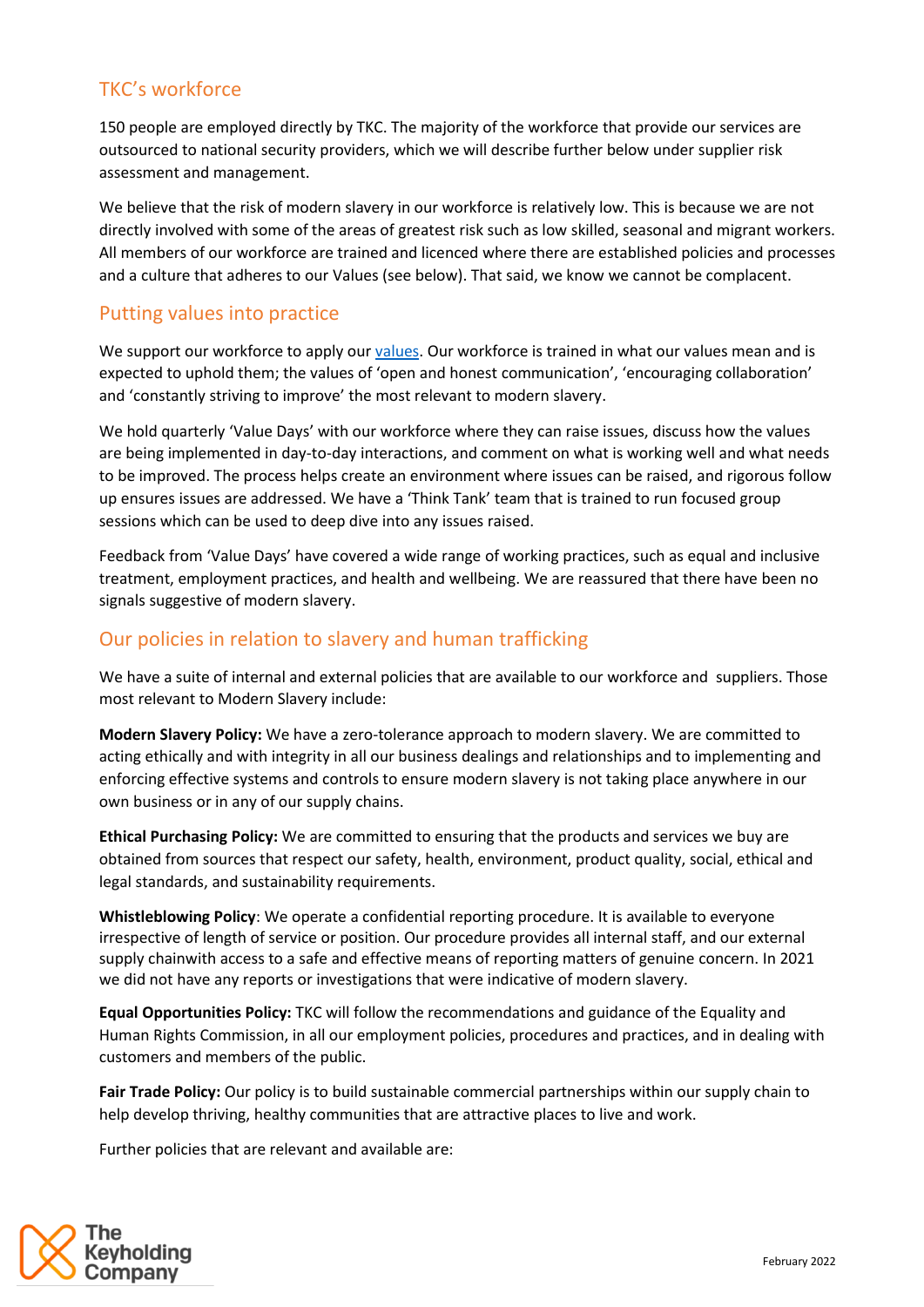- Training policy
- Corporate social responsibility policy
- Working time directive opt out
- Asylum and immigration
- Health & Safety policy
- Lone worker policy
- Workforce privacy notice
- Violence at work policy
- SIA frontline license

These policies are reviewed every year and we are committed to taking appropriate action where we believe suppliers, partners, or colleagues do not meet our high standards.

#### Our due diligence processes

During 2022, our key area of focus is our outsourced network of national security providers who we call Service Partners (SPs). They are our main tier 1 suppliers that complete the majority of our services on our behalf. We have undertaken a spend analysis against our network for 2021 so that we can begin assessing the modern slavery risk with the SPs that carry out the largest number of jobs for us, thereafter working down to the smallest.

Our Senior Operations Team (SOT) will issue our SPs with a robust self-assessment and review the results to ensure they meet our standards. Our SOT build strong long-term relationships with our SPs and will work with those who do not achieve the standard we require to support them in creating an action plan and address any gaps.

If an SP is ultimately not able to achieve the standard, they will not be retained in our network.

### Supplier risk assessment and management

We invest in developing long-term relationships and identifying third parties that best meet TKC's needs; this is particularly important because of the specialist nature of our services. We are increasing the proportion of our spend with preferred suppliers to strengthen third party relationships, improve quality and supply chain standards, enhance our management of risks and reduce costs.

We believe that the risk of modern slavery in third parties with which we have a direct relationship, is relatively low, but risks increase in lower tiers of supply.

TKC take a pragmatic business-led approach when performing risk assessments with regards to our suppliers and Modern Slavery. TKC documents all suppliers and categorises them to ensure that the business understands the supplier's requirements and its impact to the business.

All suppliers are assessed and based upon the risk level to the business, a formalised risk assessment is undertaken of the supplier (and any indirect suppliers). When the risk assessment is completed, the supplier owner will identify the appropriate treatment. A risk treatment plan will document what steps the business is undertaking to Terminate, Treat, Transfer or Tolerate the risk. Risks will be reviewed regularly by the supplier owner and the frequency will relate to the risk level e.g. High Risks reviewed every 3 months, Low Risks reviewed every 12 months.

## Key performance indicators to measure effectiveness of steps being taken

The Keyholding Company believes in the use of key performance indicators to track and measure the success of the implementation of its Modern Slavery Statement.